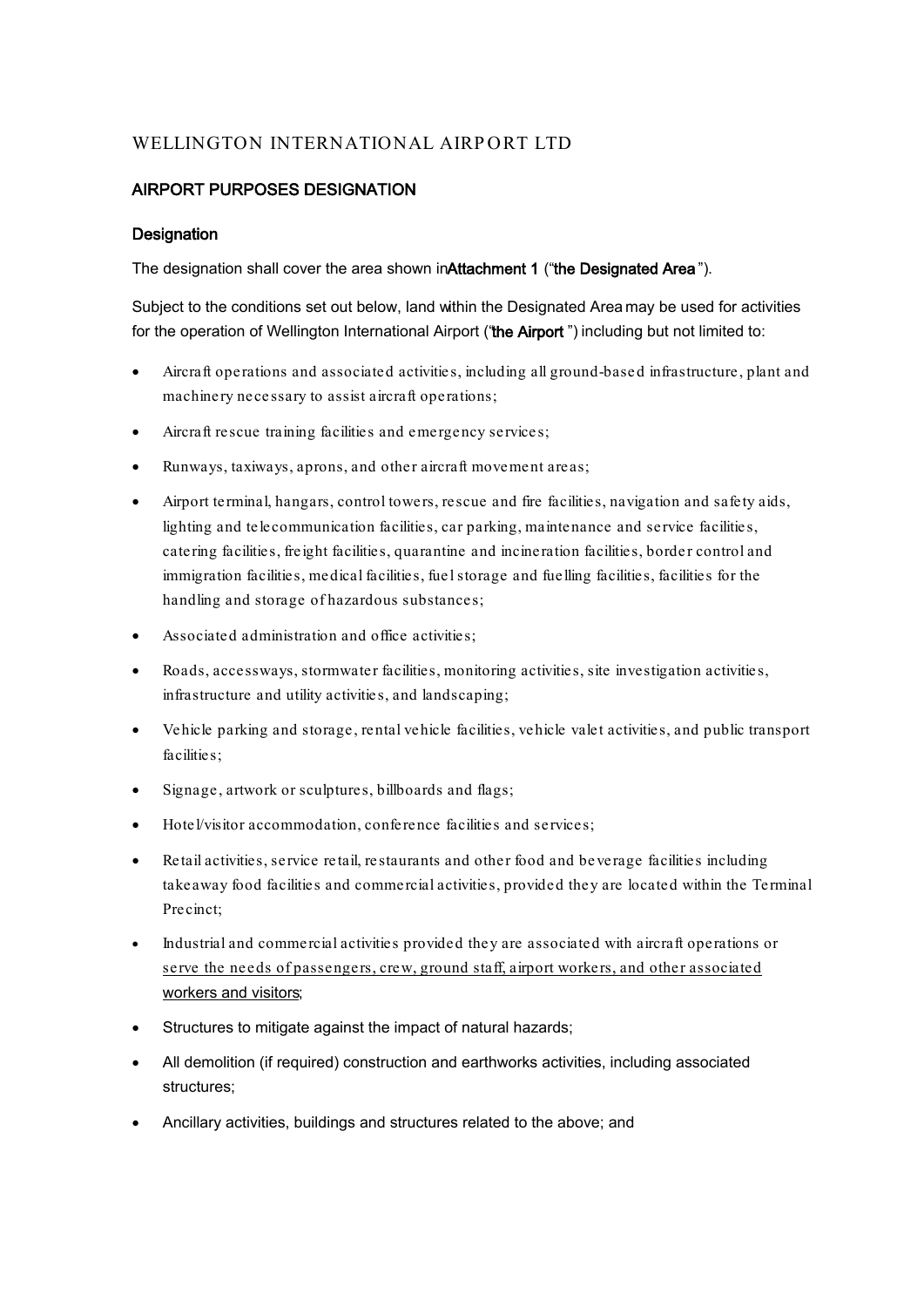• Servicing, testing and maintenance activities related to the above.

Airport Precinct Development Areas ('Precincts") are shown in Attachment 2.

# **Conditions**

#### Glossary:

#### Aircraft Operations

Means the engine runup, taxiing, take-off or landing at the Airport of an aircraft, and "operate" has a corresponding meaning.

### Need for Outline Plan - Criteria

1. An outline plan in accordance with section 176A(2) of the Resource Management Act 1991 ("RMA") need not be submitted for any works within a Precinct or ata location if, where relevant, the following criteria are met:

| <b>Condition Sub-</b><br>Reference | <b>Precinct / Location</b>                                      | Activity / Criteria                                                                                                                                                                                                                                                                                                                              |  |  |
|------------------------------------|-----------------------------------------------------------------|--------------------------------------------------------------------------------------------------------------------------------------------------------------------------------------------------------------------------------------------------------------------------------------------------------------------------------------------------|--|--|
| A                                  | Rongotai Ridge Precinct                                         | Any earthworks shall achieve the following:<br>j.<br>The existing ground level shall not be<br>altered by more than 2.5 metres measured<br>vertically; and<br>ii.<br>The total area of ground surface<br>disturbance shall be less than 250m <sup>2</sup> ; and<br>iii.<br>The earthworks shall not be undertaken on<br>slopes of more than 45°. |  |  |
| B                                  | <b>Terminal Precinct</b>                                        | Buildings or structures shall not exceed height<br>limits (above existing ground level): of 25 m<br>except that:<br>i.<br>Buildings or structures located within<br>8m of the Golf Course Recreation Area<br>shall not exceed a height limit of 12m.                                                                                             |  |  |
| С                                  | All Precincts with the<br>exception of the Terminal<br>Precinct | Buildings or structures shall not exceed a height<br>limit of 12mabove existing ground level; except<br>that:                                                                                                                                                                                                                                    |  |  |

Airport Precinct / Location and Criteria for Exclusion of Outline Plan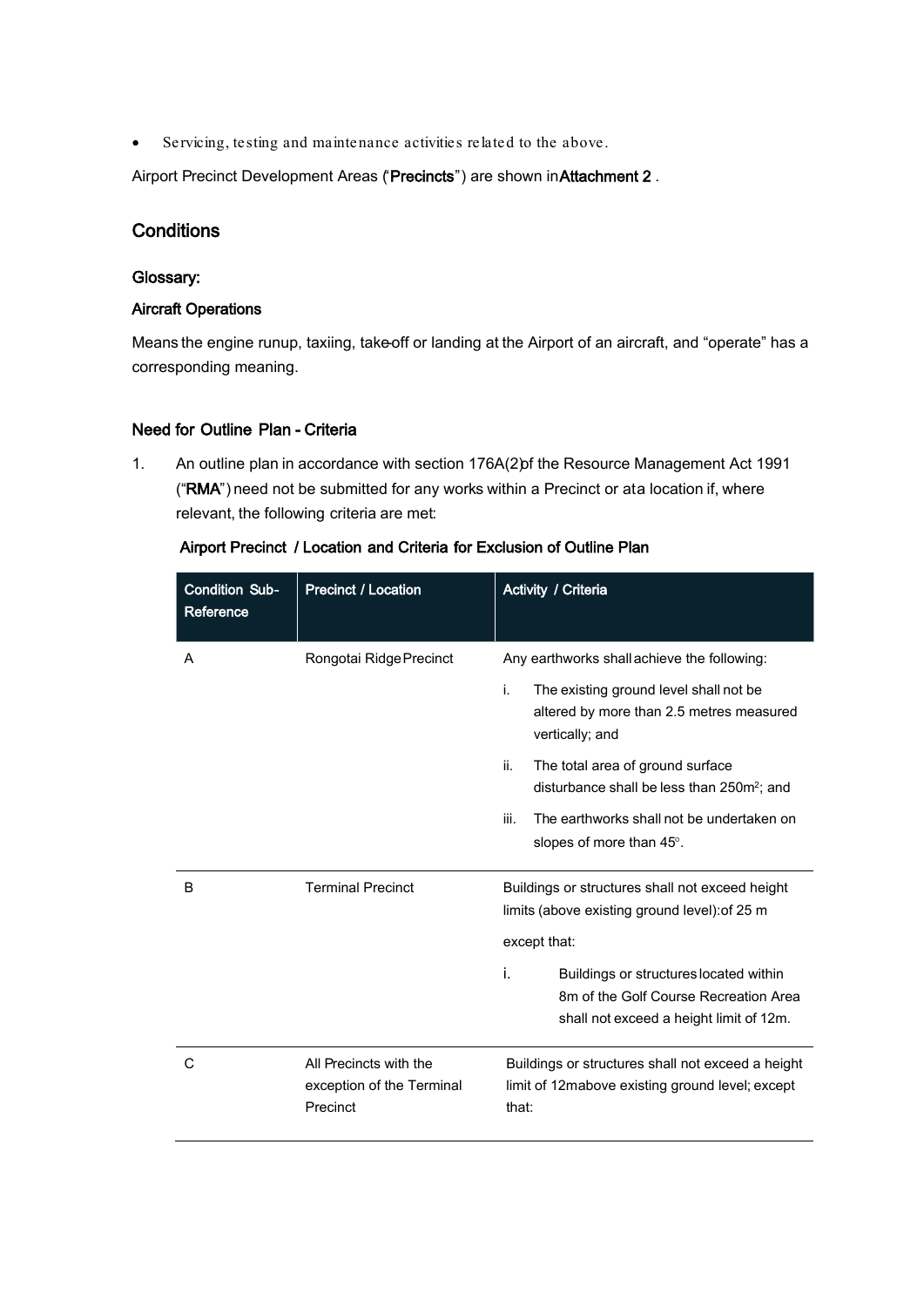| <b>Condition Sub-</b><br>Reference | <b>Precinct / Location</b>                                  | Activity / Criteria                                                                                                                                                                                                                                                              |  |  |
|------------------------------------|-------------------------------------------------------------|----------------------------------------------------------------------------------------------------------------------------------------------------------------------------------------------------------------------------------------------------------------------------------|--|--|
|                                    |                                                             | Buildings or structures used for hangars<br>i.<br>shall not exceed a height limit of 15m;and                                                                                                                                                                                     |  |  |
|                                    |                                                             | ii.<br>Buildings or structures within 5m of any<br>adjoining Residential zone shall not exceed<br>a height limit of 3m.                                                                                                                                                          |  |  |
| D                                  | All Precincts                                               | <b>Lighting - Non-Aviation Activities</b>                                                                                                                                                                                                                                        |  |  |
|                                    |                                                             | i.<br>Any development or activity which includes<br>pedestrian routes and/or car parks available<br>for public use during the hours of darkness<br>shall be lit at a minimum of 10 lux measured<br>in accordance with AS/NZS 1158.3.1:2005<br>and any subsequent amendments; and |  |  |
|                                    |                                                             | ii.<br>The direct or indirect illumination of outdoor<br>areas associated with any other non-<br>aviation activity shall not exceed 8 lux at the<br>windows of residential buildings in any<br>adjoining Residential zone.                                                       |  |  |
| E                                  | All Precincts                                               | <b>Landscape Design</b>                                                                                                                                                                                                                                                          |  |  |
|                                    |                                                             | Existing trees within the Designated Area<br>i.<br>are to be retained except where they affect<br>the safe operation of the Airport, and<br>provided that;                                                                                                                       |  |  |
|                                    |                                                             | $\ddot{\mathbf{n}}$<br>Any pohutukawa trees adjacent to Tirangi<br>Road required to be removed shall be<br>resited as close as is practicable to the<br>boundary of Tirangi Road                                                                                                 |  |  |
| F                                  | All Precincts                                               | <b>Electromagnetic Radiation</b>                                                                                                                                                                                                                                                 |  |  |
|                                    |                                                             | i.<br>Any activity shall be conducted to comply<br>with the New Zealand NZS 6609:1990<br>(Radio Frequency Radiation) and any<br>subsequent amendments.                                                                                                                           |  |  |
| G                                  | Sites identified on<br>Attachment 3                         | <b>Restricted Site Access for Vehicles</b>                                                                                                                                                                                                                                       |  |  |
|                                    | (Sites on the east side of the<br>runway fronting Broadway, |                                                                                                                                                                                                                                                                                  |  |  |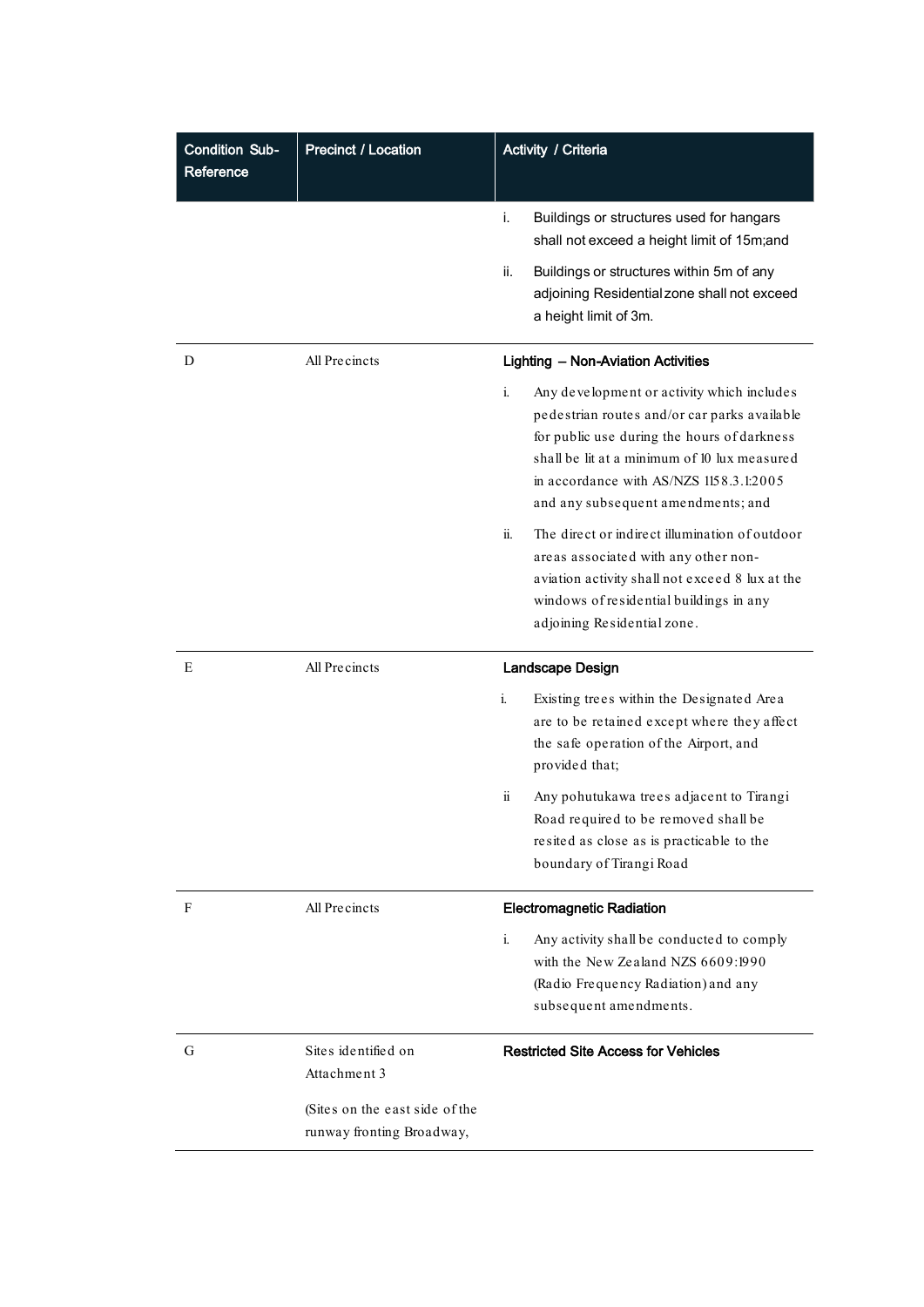| <b>Condition Sub-</b><br>Reference | <b>Precinct / Location</b>                                                    | Activity / Criteria                                                                                                                                                                                                                  |  |  |  |
|------------------------------------|-------------------------------------------------------------------------------|--------------------------------------------------------------------------------------------------------------------------------------------------------------------------------------------------------------------------------------|--|--|--|
|                                    | Miro Street and Calabar<br>Road.<br>Sites on the west side of the<br>runway). | i.<br>No vehicle shall be permitted to a site<br>across any Restricted road frontage<br>identified on Attachment 3.                                                                                                                  |  |  |  |
|                                    |                                                                               | <b>Site Access for Vehicles</b>                                                                                                                                                                                                      |  |  |  |
|                                    |                                                                               | ii.<br>Site access for vehicles shall be provided<br>and maintained in accordance with the<br>standards set out in Appendix 3 of the<br>Wellington City District Plan Airport and Golf<br>Course Recreation Precinct Chapter 11; and |  |  |  |
|                                    |                                                                               | There shall be a maximum of one site<br>iii.<br>access to any site, except that sites with<br>more than one frontage may have one<br>access across each frontage; and                                                                |  |  |  |
|                                    |                                                                               | The width of any site access shall not<br>iv.<br>exceed 6 metres; and                                                                                                                                                                |  |  |  |
|                                    |                                                                               | Where site access can be provided from a<br>v.<br>service lane or right of way registered in<br>favour of the site or other private road or<br>private right of way, no site access shall be<br>from a street; and                   |  |  |  |
|                                    |                                                                               | No site access shall be sited closer to a<br>vi.<br>street intersection than the following:                                                                                                                                          |  |  |  |
|                                    |                                                                               | - Arterial and principal streets: 20m                                                                                                                                                                                                |  |  |  |
|                                    |                                                                               | - Collector streets:<br>15m                                                                                                                                                                                                          |  |  |  |
|                                    |                                                                               | - Other streets:<br>$10 \,\mathrm{m}$ ; and<br>Any site access shall be designed to permit<br>vii<br>a free flow of traffic so that vehicles do not<br>have to queue on the street.                                                  |  |  |  |
| Н                                  | Terminal Precinct                                                             | Signage                                                                                                                                                                                                                              |  |  |  |
|                                    |                                                                               | i.<br>Any sign located on a building:                                                                                                                                                                                                |  |  |  |
|                                    |                                                                               | That is affixed to the underneath of a<br>a.<br>verandah shall provide at least 2.5<br>metres clearance directly above the<br>footpath or ground level; and                                                                          |  |  |  |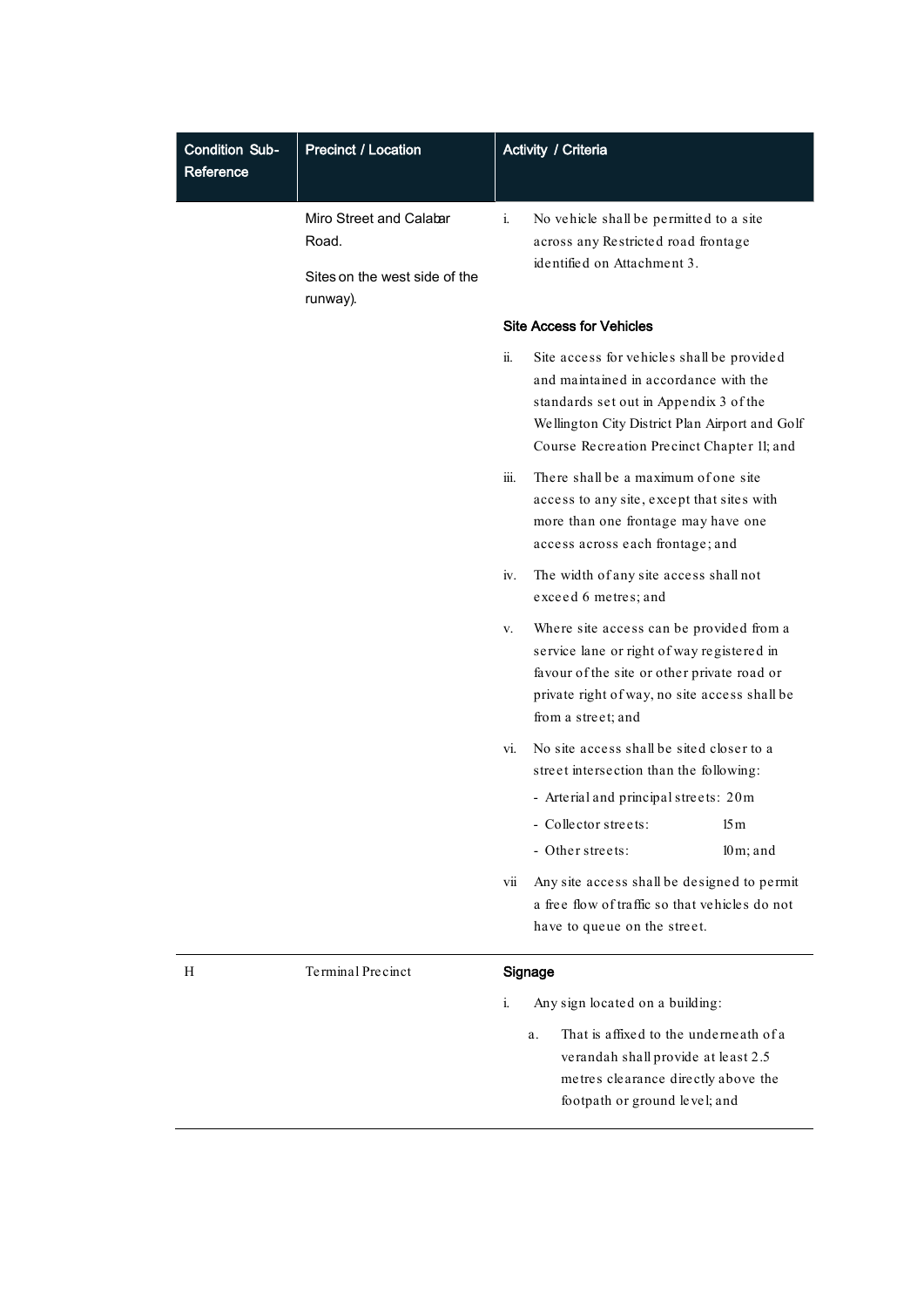| <b>Condition Sub-</b><br>Reference | <b>Precinct / Location</b> | Activity / Criteria                                                                                                                     |                                                                                                                                                 |                                                                                                                                                                                                                                            |
|------------------------------------|----------------------------|-----------------------------------------------------------------------------------------------------------------------------------------|-------------------------------------------------------------------------------------------------------------------------------------------------|--------------------------------------------------------------------------------------------------------------------------------------------------------------------------------------------------------------------------------------------|
|                                    |                            |                                                                                                                                         | b.                                                                                                                                              | Shall be displayed only on plain wall<br>surfaces; and                                                                                                                                                                                     |
|                                    |                            |                                                                                                                                         | C.                                                                                                                                              | Shall not obscure windows or<br>architectural features; and                                                                                                                                                                                |
|                                    |                            |                                                                                                                                         | d.                                                                                                                                              | Shall not project above the parapet<br>level, or the highest part of that part of<br>the building/structure to which it is<br>attached (including above verandah).<br>This part of the condition does not<br>apply to temporary signs; and |
|                                    |                            |                                                                                                                                         | е.                                                                                                                                              | Any sign located on a building in<br>excess of 12 metres in height above<br>ground shall bear only the name and/or<br>logo of the building owner or occupier,<br>or the building on which the sign is<br>located; and                      |
|                                    |                            |                                                                                                                                         | f.                                                                                                                                              | Any sign located on a building in<br>excess of 12 metres in height above<br>ground level shall not flash; and                                                                                                                              |
|                                    |                            | ii.                                                                                                                                     | Any illuminated sign (excluding signs below<br>verandah level) within 50 metres and visible<br>from any Residential zone shall not flash<br>and |                                                                                                                                                                                                                                            |
|                                    |                            | Any free-standing sign or sign located on a<br>iii.<br>structure shall not exceed a maximum<br>height of 9 metres (above ground level). |                                                                                                                                                 |                                                                                                                                                                                                                                            |

- 2. Notwithstanding Condition 1, in accordance with section 176A(2) of the RMA an outline plan need not be submitted for works and activities associated with the following:
	- a) Any activity relating to or supporting Airport Operations within the Airside Precinct; or
	- b) Signage within any precinct where it is related to the purpose of directing pedestrian or vehicular traffic, or to provide safety and security information; or
	- c) Lighting poles and navigational instruments; or
	- d) Building or structure maintenance or repair;or
	- e) Upgrade or maintenance of existing formed roads and public accessways; or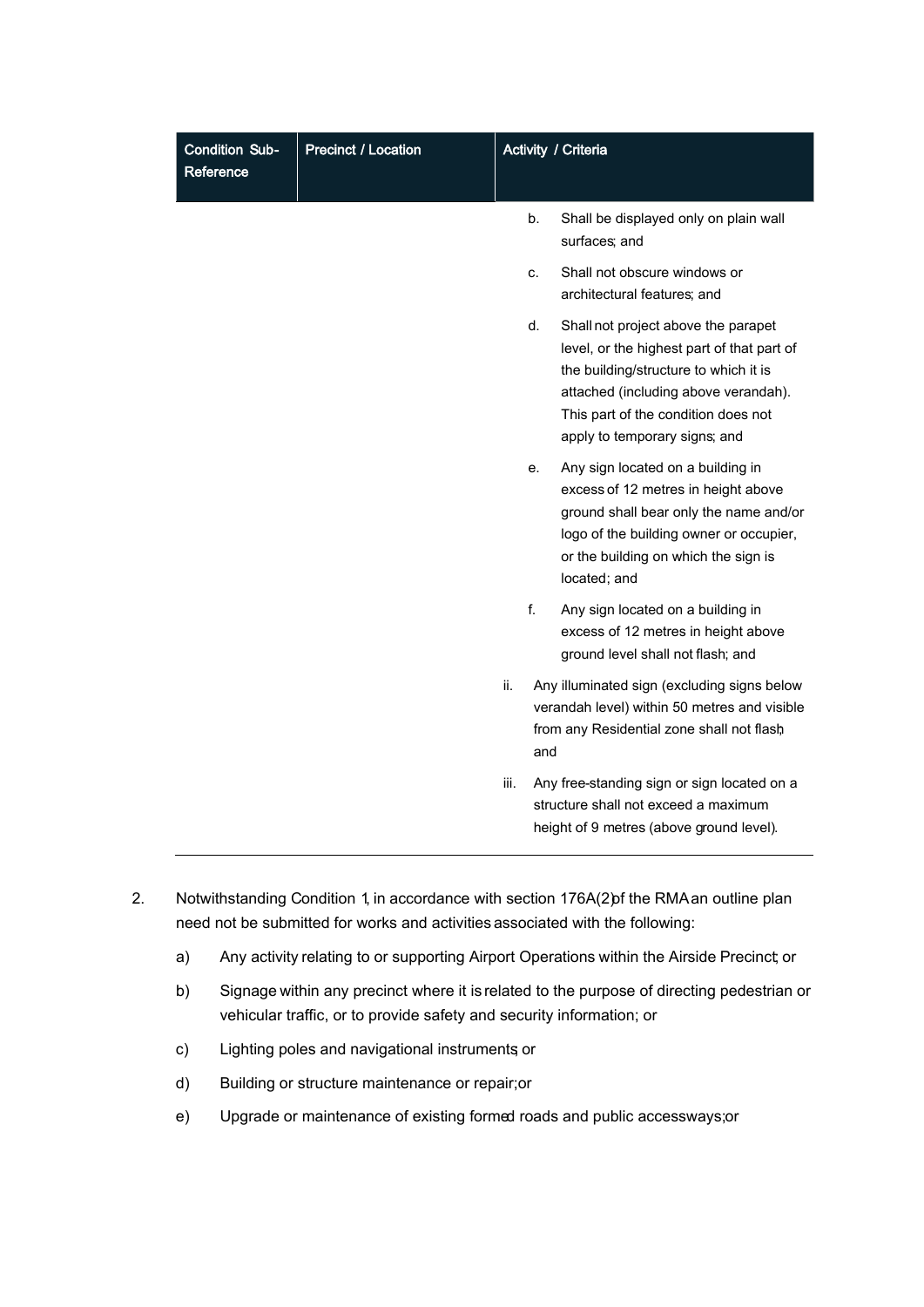- f) Pavement maintenance or repair; or
- g) Landscape maintenance or repair; or
- h) Earthworks, other than those which do not comply with the conditions in Table 1 in the Rongotai Ridge Precinct; or
- i) Placement / maintenance of street furniture or art / sculptures; or
- j) Maintenance or repair of lighting, signage and other existing fixtures or structures.
- 3. Where an outline plan is required under Section 176A of the RMA as a result of noncompliance with any relevant criteria of Condition 1, the outline plan shall include, in addition to the matters required under section 176A(3) of the RMA, a Design Statement. The purpose of this Statement shall be to demonstrate how the following outcomes will be achieved:
	- a) A maximum building/structure height of 30 metres (above existing ground level) in the Terminal Precinct, and 18 metres (above existing ground level) in other Precincts, except that:
		- i. Buildings or structures used for hangars shall not exceed a height of 20 m.
		- ii. Buildings or structures located within 8m of the Golf Course Recreation Area shall not exceed a height limit of 15m.
		- iii. Buildings or structures within 5m of any adjoining Residential zone shall not exceed a height limit of 4m.
		- iv. For the purpose of this condition, lift shafts, plant rooms, stairwells, water tanks, air conditioning units, ventilation ducts, chimneys, lighting poles and similar features on buildings or structures shall be excluded from this calculation of maximum height.
	- b) That site levels and building form, colour and texture reduce the apparent height and bulk of large buildings when viewed from adjoining public or residential areas;
	- c) Variations in building mass, height and architectural form have been considered in order to provide visual interest, reduce visual massing and promote visual permeability through the higher elements of built form to maintain view lines from adjoining more elevated properties to the east where this is practicable ;
	- d) Incorporation of landscaping treatment where appropriate in order to assist in providing visual softening of large buildings and the screening of parking, loading and storage areas;
	- e) That any signage proposed will be integrated with the building form and surrounding architectural and landscape de sign; and
	- f) That low glare, high cut off exterior lighting is used, and integrated with the building form and surrounding architectural and landscape design.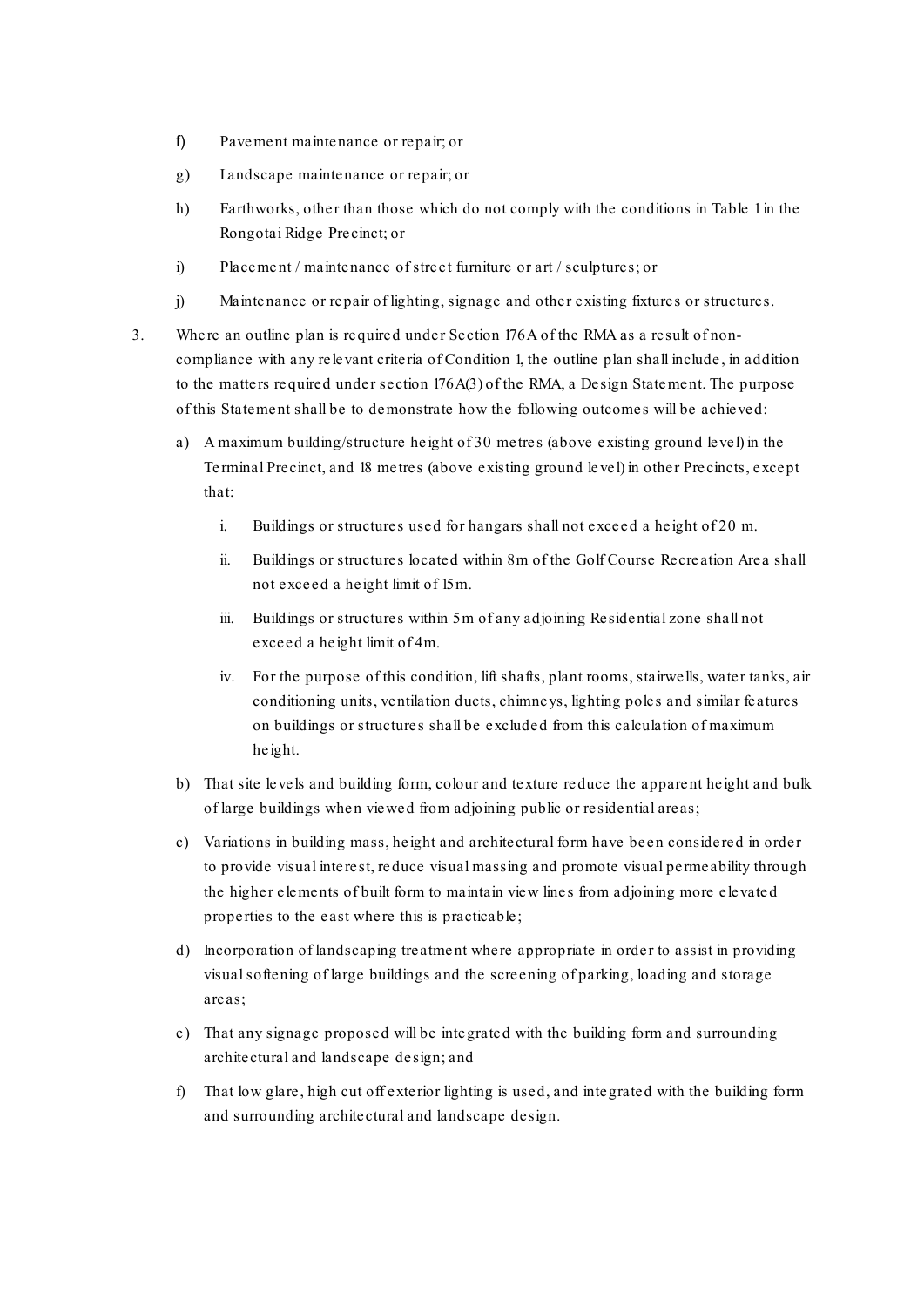- 4. Within the Rongotai Ridge Precinct, where an outline plan is required under Section 176A of the RMA, the outline plan specific to this area shall include , in addition to the matters required under section 176A(3) of the RMA, a report or reports covering the following matters:
	- a) Whether any earthworks will alter the existing topography of the site and the impacts on the area's amenity values and cultural values;
	- b) The extent to which earthworks affect the stability and erosion potential of the site and surrounding sites; and,
	- c) Whether any landscape treatment is necessary, and if so, whether it is in scale with the proposed development.
- 5. Prior to any work or activity which requires an outline plan under Section 176A of the RMA, the Requiring Authority shall prepare or update a Network Utilities Management Plan. The purpose of the Plan shall be to inform the relevant network utility providers that enabling work, design, and construction of any development or construction activity, takes account of (and includes measures to address) the safety, integrity, protection (or where necessary) relocation of exiting ne twork utilities.

### Aircraft Operations Noise

- 6. The Requiring Authority shall ensure that all aircraft operations are managed so that the rolling day average 24 hour night-weighted sound exposure does not exceed a Day/night Level (Ldn) of 65dBA outside the Air Noise Boundary shown on District Plan Map 35.
- 7. Aircraft noise shall be measured in accordance with NZS6805:1992 and caculated as a 90 day rolling average. All terminology shall have the meaning that may be used or defined in the context of NZS:6805.
- 8. The following aircraft operations shall be excluded from the calculation of the rolling 90 day average described in Conditions 6 and 7:
	- a) Aircraft landing in an emergency;
	- b) The operation of emergency flights required to rescue persons from life-threating situations or to transport patients, human vital organs or medical personnel in an emergency;
	- c) The operation of unscheduled flights required to meet the needs of a national civil defence emergency declared under the Civil DefenceAct 2002 ;
	- d) Military aircraft operations.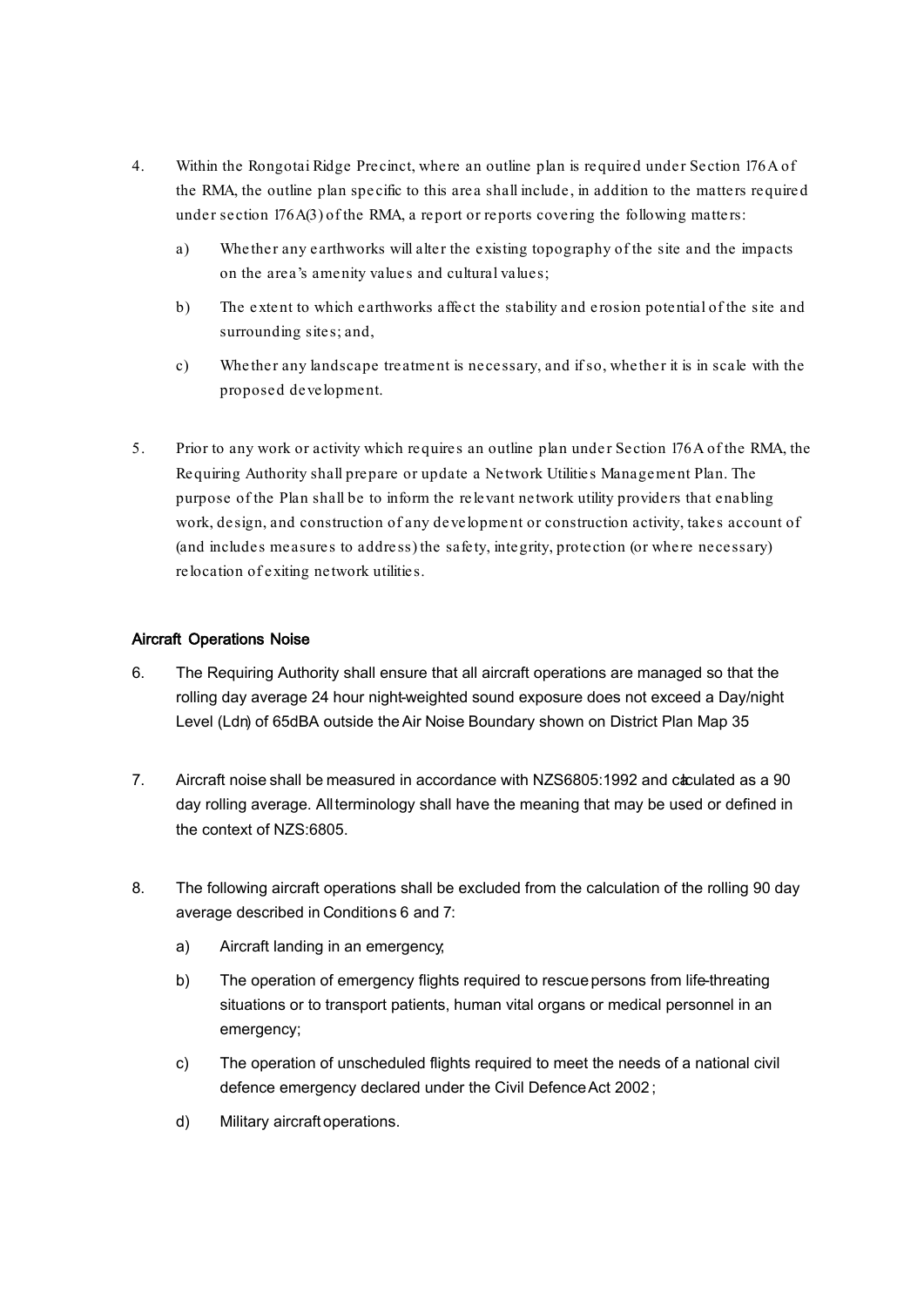- 9. The Requiring Authority shall ensure that:
	- a) All domestic aircraft operations shall not occur during the hours from midnight (12am)to 6am; and
	- b) All international aircraft operations shall not occur during the hours:
		- v. Midnight to 6am for departures.
		- vi. 1am to 6am for arrivals.

For the purposes of this condition, "operations" means the start of the take-off roll or touch down on landing.

- 10. The following are exceptions to Condition 9:
	- a) Disrupted flights where aircraft operations are permitted for an additional 30 minutes;
	- b) In statutory holiday periods where operations are permitted for an additional 60 minutes;

For the purposes of this condition, statutory holiday period means:

- i. The period from 25 December to 2 January, inclusive. Where 25 December falls on either a Sunday or Monday, the period includes the entire of the previous weekend. Where 1 January falls on a weekend, the periodincludes the two subsequent working days. Where 2 January falls on a Friday the period includes the following weekend.
- ii. The Saturday, Sunday and Monday of Wellington Anniversary weekend, Queens Birthday Weekend and Labour Weekend.
- iii. Good Friday to Easter Monday inclusive.
- iv. Waitangi Day.
- v. ANZAC Day.
- vi. Where Waitangi Day or ANZAC Day falls(or is recognised)on a Friday or a Monday, the adjacent weekend is included in the statutory holiday period.
- vii. The hours from midnight to 6am immediately following the expiry ofeach statutory holiday period defined in (i) to (vi).
- c) Aircraft using the Airport as a planned alternative to landing at a scheduled airport, but which shall not take -off unless otherwise permitted under Condition 9;
- d) Aircraft landing in an emergency;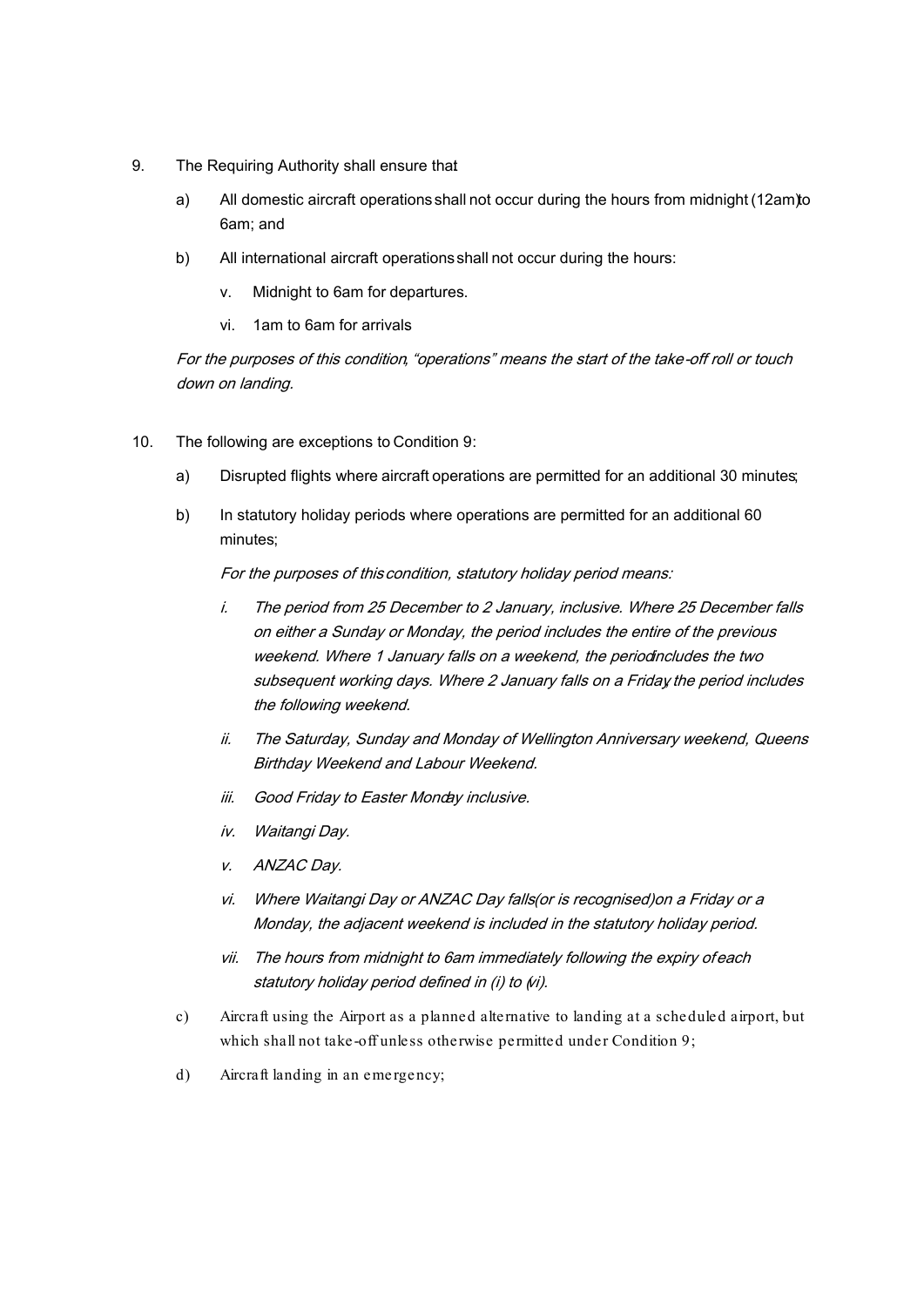- e) The operation of emergency flights required to rescue persons from life threatening situations or to transport patients, human vital organs, or medical personnel in a medical emergency;
- f) The operation of unscheduled flights required to meet the needs of any state of emergency declared under the Civil Defence Emergency Management Act 2002 or any international civil defence emergency;
- g) Aircraft carrying heads of state and/or senior dignitaries acting in their official capacity or other military aircraft operations;
- h) No more than 4 aircraft movements per night with noise levels not exceeding 65 dB LAFmax (1 sec) at or beyond the Air Noise Boundary.

For the purposes of this condition, night means between midnight and 6am [and consistent with Condition 9].

### Engine Testing

- 11. The Requiring Authority shall ensure that aircraft propulsion engines may be run within the Designated Area for the purpose of engine testing as follows:
	- a) Undertaken during the hours of 6am to 8pm only;
	- b) To carry out essential unscheduled maintenance between 8pm and 11pmonly;
	- c) To operate an aircraft within flying hours but provided the engine run is no longer than required for normal procedures, which for the purpose of this condition, shall provide solely for short duration engine runs by way of flight preparation while the aircraft is positioned on the apron;
	- d) No person shall start or run any aircraft propulsion engine for the purposes of engine testing on the locations shown on the map attached as Attach ment 4;
	- e) Restrictions on engine testing from 11pmto 6am do not apply if engine testing can be carried out in compliance with all of the following:
		- i. measured noise levels do not exceed 60 dB  $L_{EQ}$  (15 min) at or within the boundary of any residential zone;
		- ii. measured noise levels do not exceed 75 dB  $L_{Fmax}$  at or within the boundary of any residential zone;
		- $iii.$  noise levels shall be measured in accordance with NZS6801: 2008 Acoustics Measurement of Environmental Sound;
		- iv. the total number of engine test events relating to aircraft using the Airport as an alternate landing site shall not exceed 18 in any consecutive 12 month period;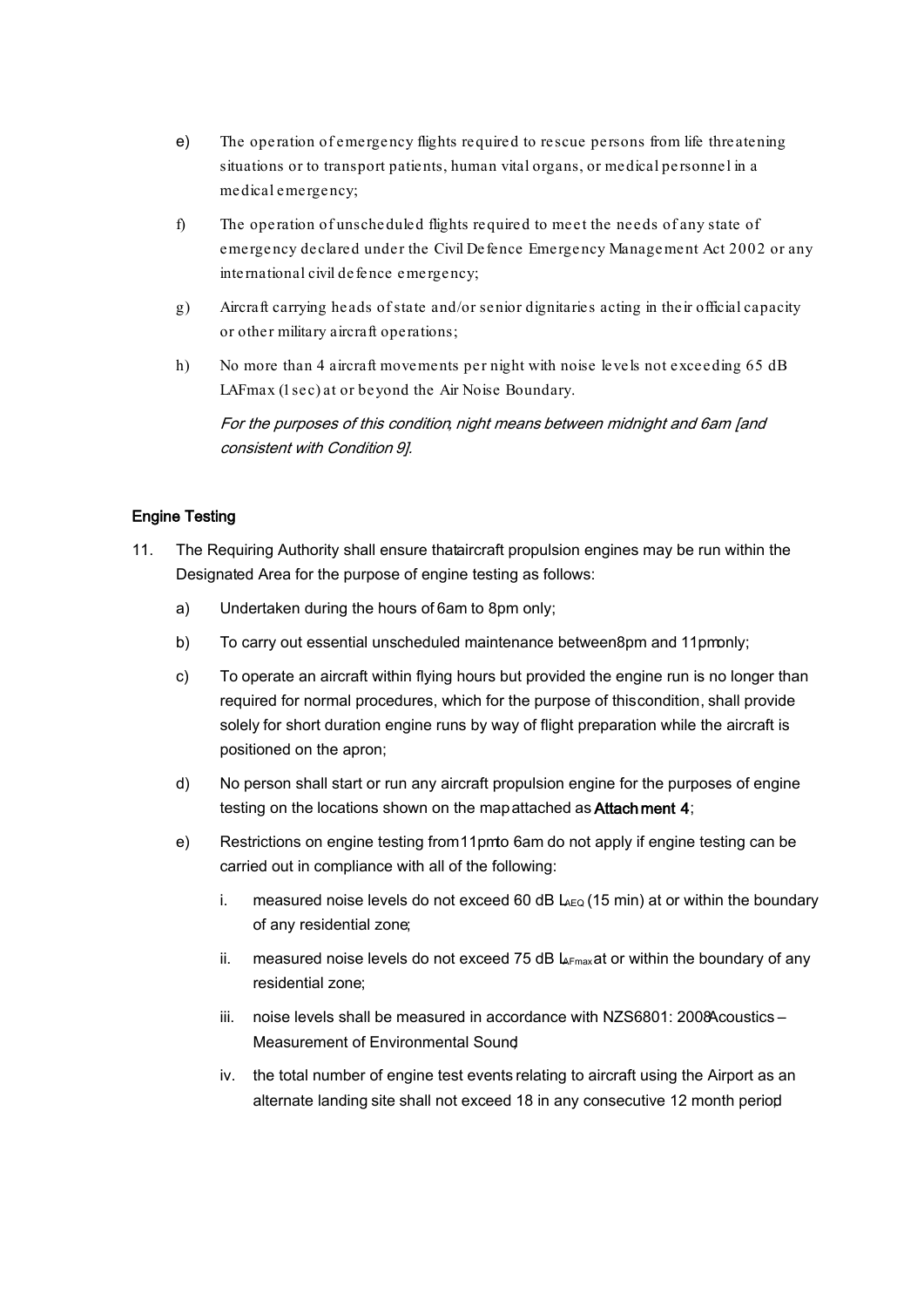v. the total duration of engine test events relating to aircraft using the Airport as an alternate landing site in terms of Condition 10 c) shall be no more than 20 minutes.

#### Ground Power and Auxiliary Power Units (GPUs/APUs)

- 12. The Requiring Authority shall ensure that the operation of ground power units (GPUs) and auxiliary power units (APUs) when measured at any adjoining Residential zone shall not exceed the following limits:
	- a) Monday to Saturday 7am to 10pm 55 dB LAEQ (15 MIN)
	- b) At all other times  $45 dB L_{AEO (15 MIN)}$
	- c) All days 10pm to 7am 75 dB LAFmax

Exception that these limits shall not apply to APUs for:

- i. Aircraft under tow;
- ii. The first 90 minutes after an aircraft has stopped on the gate;
- iii. 60 minutes prior to scheduled departure;
- iv. The use of APUs to provide for engine testing pursuant to Condition 11.

#### Land Based Noise

- 13. The Requiring Authority shall ensure that noise emission levels from any activity within the Designated Area, other than aircraft operations, engine testing and the operation of APUs when measured at any adjoining Residential zone, shall not exceed the following limits:
	- a) Monday to Saturday 7am to 10pm 55 dB LAEQ (15 MIN)
	- b) At all other times  $45 dB L_{AEQ (15 MIN)}$
	- c) All days 10pm to 7am  $75 dB L_{AFmax}$

#### Noise Management Plan

- 14. Without in any way limiting its obligations to fully comply with the conditions attaching to this designation, the Requiring Authority shall update it's Noise Management Plan (NMP") which describes in detail how it proposes to manage the Airport in order to comply with the relevant noise conditions.
- 15. The Noise Management Plan shall include, as a minimum:
	- a) A statement of noise management objectives and policiesfor the Airport;